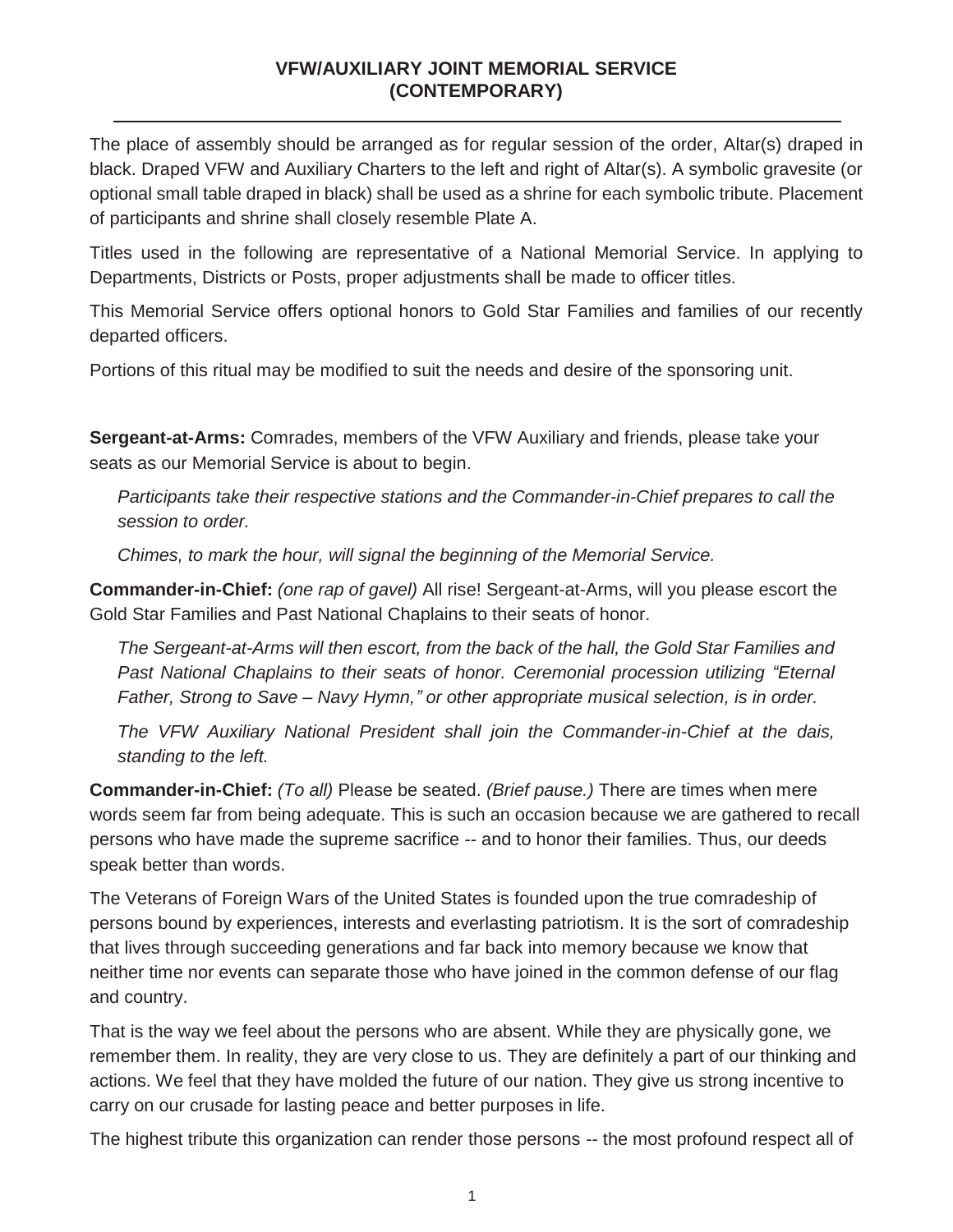us can demonstrate -- is to apply to our own lives the strong faith and undaunted courage which were theirs.

To the families of those comrades, we pledge the sincere friendship of this organization.

Thank you again for being here with us today.

*(Brief pause.)*

I now call upon VFW Auxiliary National President to prepare the Auxiliary Altar.

**Auxiliary President:** The VFW Auxiliary National Conductor/Conductress and Color Bearers shall prepare the Auxiliary Altar with placement of the VFW Auxiliary Memorial Altar Cloth and Bible.

## *Instructions for setting the Altar:*

*Color Bearers enter holding Memorial Altar Cloth, led by Color Bearers 3 and 4, followed by the Conductor/Conductress, who carries the open Bible. When in front of the VFW Altar, they very slowly lower the cloth onto the Auxiliary Altar. The Conductor/Conductress places the Bible on the Auxiliary Memorial Altar Cloth and steps back one (1) step.* 

*Color Bearers 1 and 3 turn right, Color Bearers 2 and 4 turn left and proceed to the rear of the Altar, as Color Bearers 1 and 2 are in line with the Conductor/Conductress, and retire.* 

*The VFW National Auxiliary President returns to his/her seat.*

**Commander-in-Chief:** Sergeant-at-Arms, you will prepare the hall for the advancement of the colors followed by the Pledge of Allegiance, the National Anthem and posting of the colors. *(All rise.)*

*The Sergeant-at-Arms advances down the center aisle and calls for the Captain of the VFW National Honor Guard to advance the colors. When colors start down the aisle, gives the command to audience to "Present Arms." Playing of "The National Emblem March," or other appropriate musical selection, while the colors are in motion.*

**Sergeant-at-Arms:** Present Arms.

*VFW National Honor Guard advances colors to front of Altar, salutes Commander-in-Chief, then go to Order Arms and prepare for the Invocation.*

# **Sergeant-at-Arms:** Order Arms.

**Commander-in-Chief:** We will now have our Invocation by VFW Auxiliary National Chaplain \_\_\_\_\_\_\_\_\_\_\_. Parade rest.

*Comrades, if covered, remain covered unless otherwise directed by the presiding officer.*

**Auxiliary Chaplain:** "Invocation"

**Sergeant-at-Arms:** Please join me in the Pledge of Allegiance to the flag of our country, followed by the singing of our National Anthem by VFW Auxiliary National Soloist. Present Arms.

*VFW National Honor Guard goes to Present Arms for the Pledge of Allegiance and the National Anthem.*

**Sergeant-at-Arms:** *(Leading all members in recitation of the Pledge of Allegiance.)* I Pledge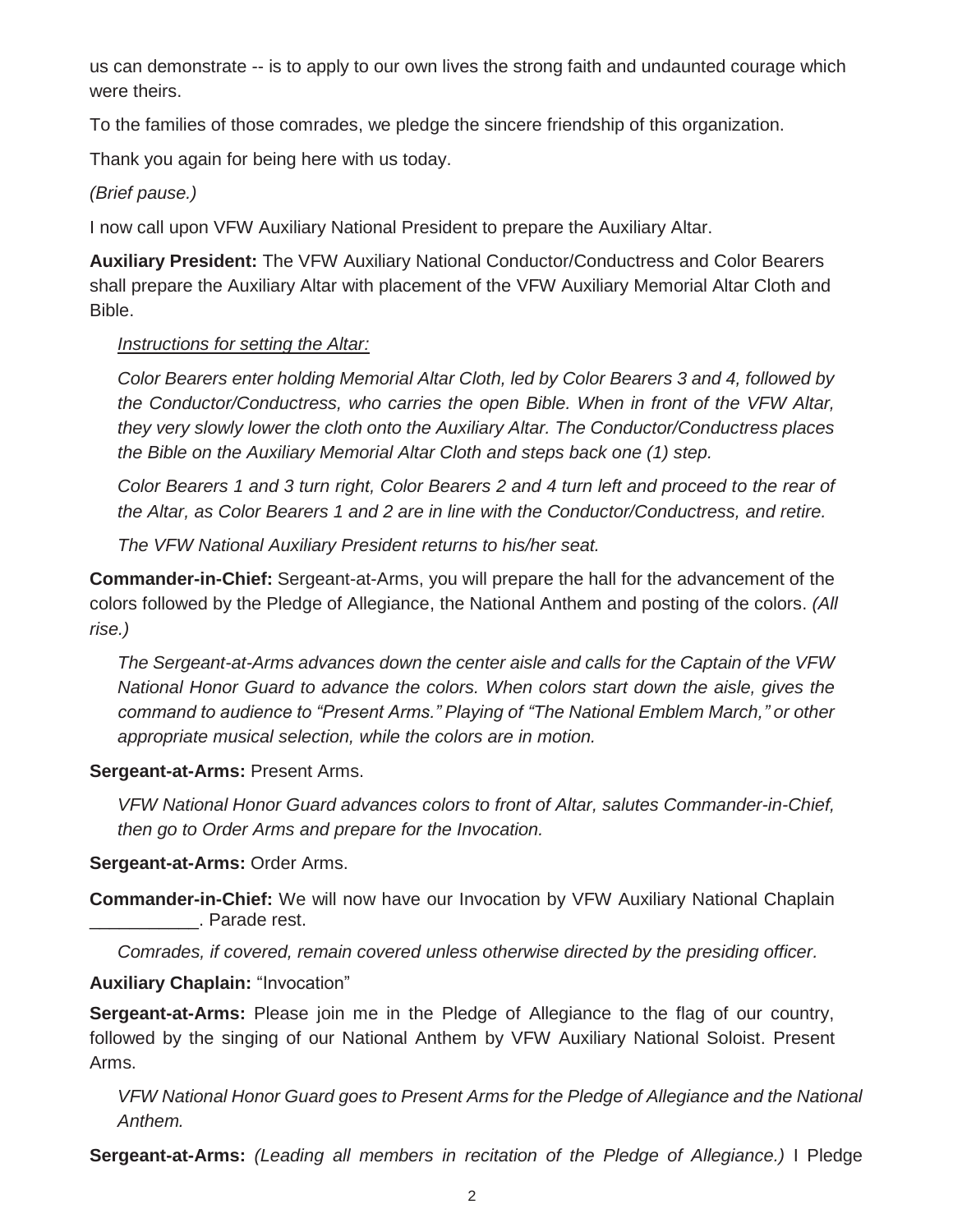Allegiance to the flag of the United States of America and to the Republic for which it stands, one Nation under God, indivisible, with liberty and justice for all.

### **National Soloist:** *"National Anthem"*

*Following the National Anthem, the VFW National Honor Guard will post the colors.*

### **Sergeant-at-Arms:** Order Arms!

*Pause until the VFW National Honor Guard retires.*

**Commander-in-Chief:** Please be seated. Comrades, Members of the Auxiliary and friends, we meet at this time to commemorate our comrades of the United States armed forces who have answered the last call, and their families whose service and sacrifices too often goes without the recognition it deserves.

The VFW Ritual provides that the audience shall refrain from applauding. The Sergeant-at-Arms will see that there is no disturbance during the ceremonies.

**Sergeant-at-Arms:** Commander-in-Chief, your order will be obeyed.

**Commander-in-Chief:** I request that the VFW National Chaplain preside.

**VFW National Chaplain:** Comrade Commander-in-Chief, I am at your service and shall endeavor to perform this solemn duty with reverence and in the spirit of faith, hope and charity.

*VFW National Chaplain takes station of the Commander-in-Chief; the Commander-in-Chief is joined by the VFW Auxiliary National President and prepares to be escorted by the Sergeant-at-Arms.*

**VFW National Chaplain:** We will now have the lighting of the POW/MIA candle and the Armed Forces Vigil candle by the Commander-in-Chief and the VFW Auxiliary National President.

*The Commander-in-Chief and VFW Auxiliary National President are escorted to light the candles by the Sergeant-at-Arms as appropriate musical selection is played.*

#### **PRAYER**

**VFW National Chaplain:** O God Almighty, Creator and Ruler of the Universe, some of our comrades and companions are prisoners of war and missing in action. Comfort them, we pray, in their isolation. As they are separated from their homes and loves ones, give them grace to endure their hardship. Supply their needs and protect them from want and deprivation. Strengthen and sustain them that they may face discouragement with courage and hardship with resolution. Grant that they may find patience to endure, and peace in the knowledge of Your continuing presence.

O God, we ask that You will strengthen and protect all our members of the armed forces of the United States of America. In the day of battle may they be courageous and strong, resourceful and capable, resolute and victorious. For those serving in more peaceful situations, may they serve with dignity and honor, as effective emissaries of good will for this Nation. May their devotion and loyalty to You and to their homeland inspire them in moments of challenge, and comfort them in tribulation and long separations from loved ones.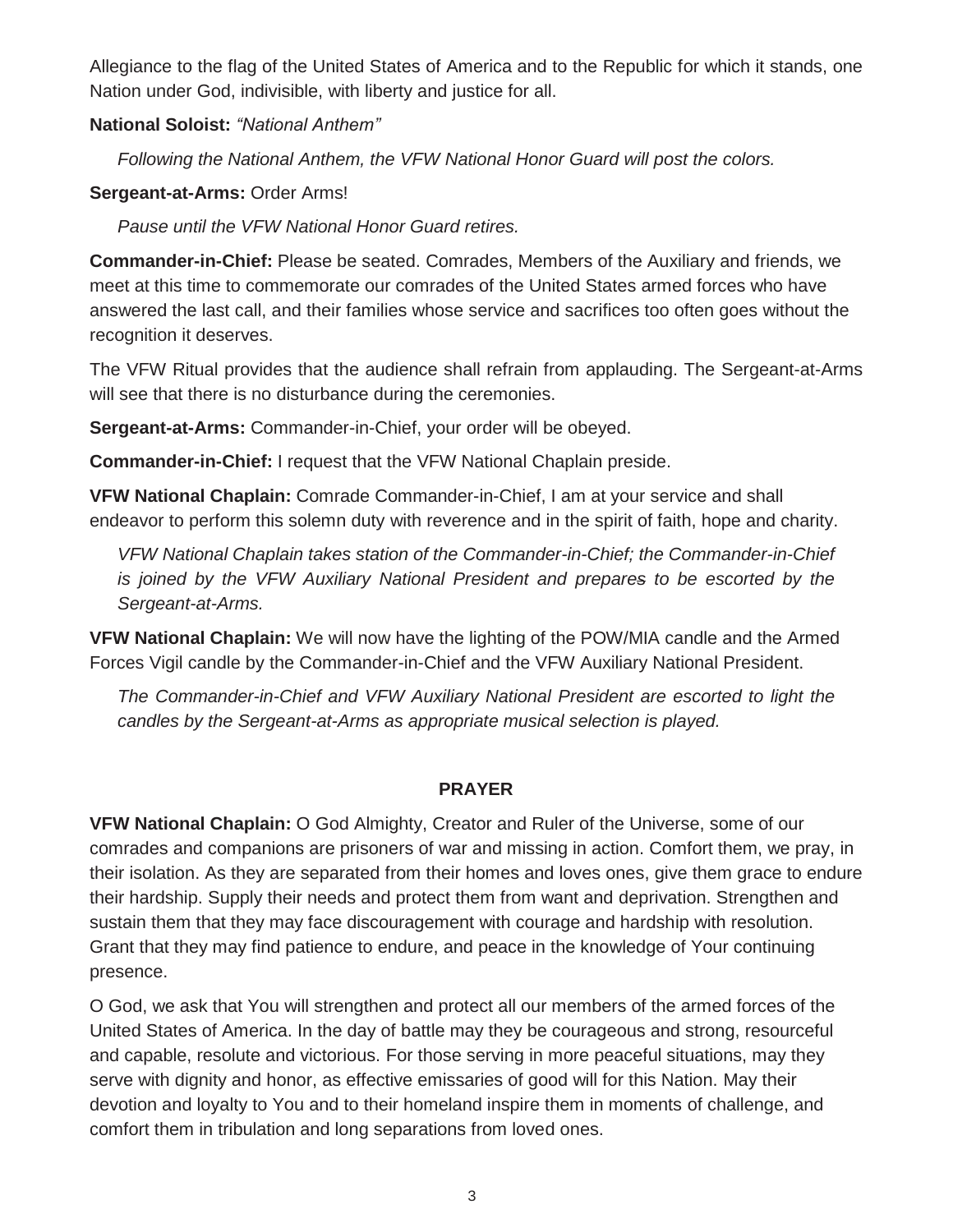And finally, we ask they may return safely to serve You and our Country in the days and years to come. Amen.

*(Pause)*

**VFW National Chaplain:** We will now have Memorial Roll Call acknowledge recently departed Past Commanders-in-Chief and VFW Auxiliary National Presidents by prepared short remarks that include their names, term of service to the organization, and date of passing.

*Remarks shall also include recognizing any family member, or their representatives, in attendance. A symbolic red rose will be presented to them by the Sergeant-at-Arms.*

*In lieu of the above, any unit may, if feasible, conduct a memorial roll call of all deceased Post members, or other specified officers.*

**VFW National Chaplain:** National Officers, we will now form our Memorial Circle of Tribute.

*The VFW and VFW Auxiliary line officers will assemble in a semicircle behind the VFW National Chaplain and prepare to deliver their message.*

**VFW National Chaplain:** Comrade Commander-in-Chief, what message of comfort can you bring as we remember those who have answered the final call?

**Commander-in-Chief:** We can keep their memories bright and strong. We can remember their service to this country and their service to their fellow comrades and family members.

**VFW National Chaplain:** VFW Auxiliary National President, how can we maintain hope in the midst of our sadness and loss?

**Auxiliary President:** Every life has a beginning and an end. No matter the time in between, we can be thankful that we had those years together and were able to share our hearts and lives with them.

**VFW National Chaplain:** Comrade Senior Vice Commander-in-Chief, what message of condolence do you have for those bereaved?

**Senior Vice Commander-in-Chief:** Mourning is a natural part of this life, and it means we have celebrated a life well lived. The pain we feel is a reflection of the deep love and friendship we shared.

**VFW National Chaplain:** VFW Auxiliary National Senior Vice President, what can we do to make sure these lives are never forgotten?

**Auxiliary Senior Vice President:** We can continue to meet together as we are now, and to speak of them with fondness and love. We must remember and honor the memory of those we have lost.

**VFW National Chaplain:** Comrade Junior Vice Commander-in-Chief, what can we do in our lives today to continue the legacy of service of those gone before us?

**Junior Vice Commander-in-Chief:** We can continue to serve our fellow veterans, their families and our communities. We must always honor the dead by helping the living.

**VFW National Chaplain:** VFW Auxiliary National Junior Vice President, what hope can you offer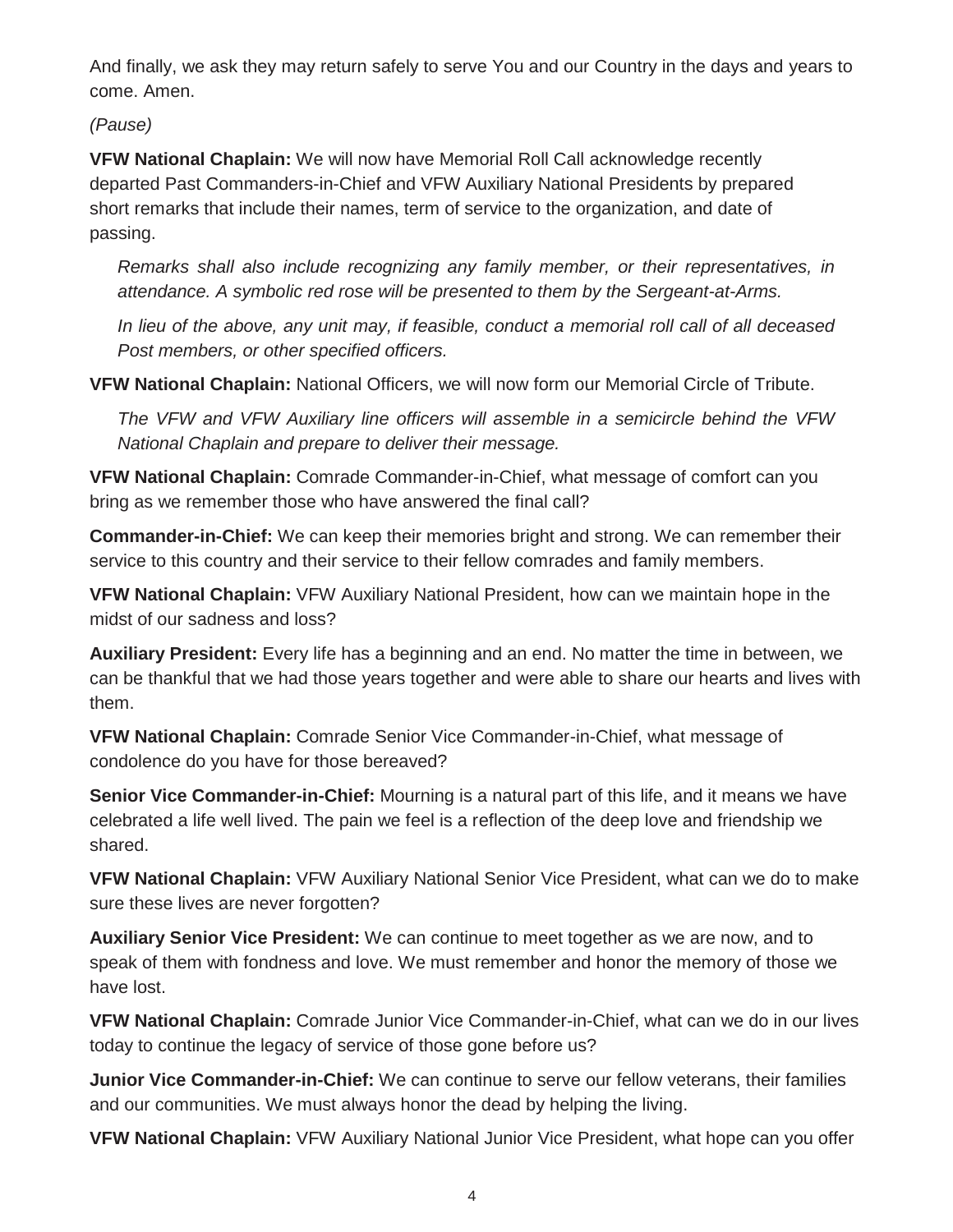to those gathered here as we realize how short life can be?

**Auxiliary Junior Vice President:** Every day holds the opportunity to serve those around us. Our faith, friends and family can be our strength and hope as we travel life's road.

**VFW National Chaplain:** VFW Auxiliary National Chaplain, what can we take away from this Memorial Service so that our lives hold meaning once we depart?

**Auxiliary Chaplain:** Each of us must extend a hand of friendship to those around us. We must unite in our common goal of serving veterans, their families and the military community. Remembering what brings us together will help keep us united. In this way, we can best honor those comrades, sisters and brothers we have lost.

**VFW National Chaplain:** We are thankful for these inspiring words from each of you. Let us learn the lesson of the hour which is that one day we too will answer the final call and someone will be remembering us.

Let us live our lives so that when our time comes to depart this life, we can do it with a good conscience, in the comfort of our faith or beliefs and in perfect charity toward everyone we meet.

Let us pray.

*VFW National Chaplain delivers extemporaneous prayer*.

*Officers, except VFW National Chaplain, take their seats.*

**VFW National Chaplain:** Comrades, in commemorating the virtues of our departed heroes who served their country in time of need, we now offer our symbolic tributes.

I place upon our sacred shrine these red flowers, which symbolize the zeal of our departed comrades in upholding brotherhood, truth and justice.

*Places flowers on shrine.*

**VFW National Chaplain:** Comrade Past Commander-in-Chief, what tribute have you to offer?

**Past Commander-in-Chief:** These white flowers I place as a token of the purity of affection we have for our departed comrades.

*Places flowers on shrine.*

**VFW National Chaplain:** Comrade Commander-in-Chief, have you a tribute to offer upon this sacred shrine?

**Commander-in-Chief:** The blue of our national standard symbolizes truth and fidelity. Therefore, I place these blue flowers from nature's bosom in token of our sincere respect for all departed comrades.

*Places flowers on shrine.*

**VFW National Chaplain:** Members of the VFW Auxiliary, will you offer a tribute to the memory of our departed comrades?

**Auxiliary President:** I place upon our sacred shrine this wreath as a symbol of eternity. Its color bespeaks life everlasting. Thus do we say that the deeds of our soldiers, sailors, airmen and marines, on land, on sea and in the air, are immortalized in the hearts of a grateful people.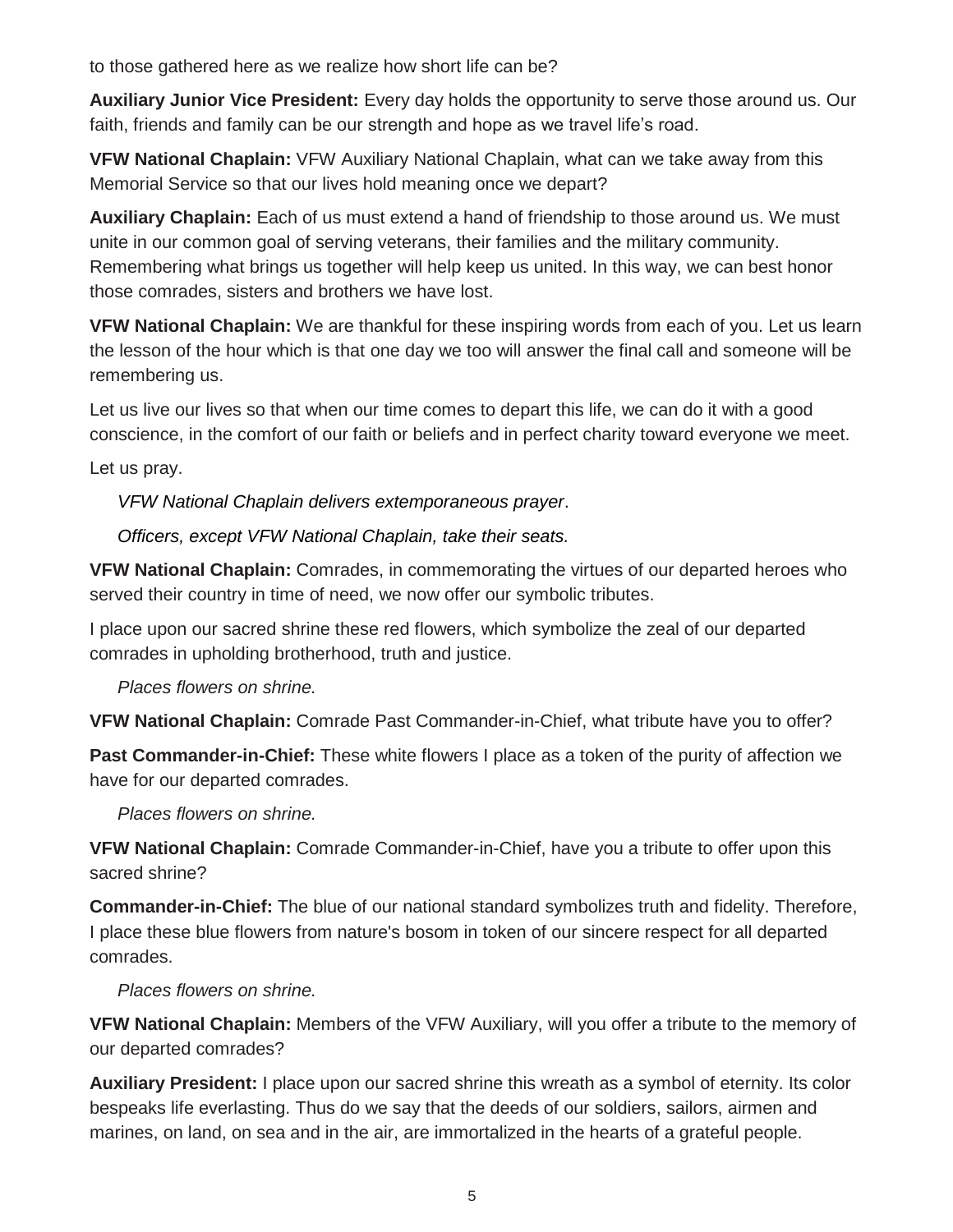*Places evergreen wreath on shrine.*

**VFW National Chaplain:** VFW Auxiliary National Soloist will now perform "Sleep Soldier Boy."

**National Soloist:** *May sing "Sleep Soldier Boy" or any other appropriate song.*

**VFW National Chaplain:** While America's military service personnel are overseas defending liberty around the world, they leave behind those who love them most. The family members of the military keep the home fires burning. Their prayers, their care packages, their phone calls and their emails give support and encouragement for those at war.

They stand by their side in a show a love and commitment. We honor their sacrifices today.

I ask the VFW Auxiliary, what tribute do we offer to those family members gone before us?

**Auxiliary President:** These white flowers we bring as a token of the love that we have for our departed brothers and sisters.

*Sergeant-at-Arms will escort the Commander-in-Chief and President to the Auxiliary Altar and place the white flowers around the Bible on the Altar as guest chorus, soloist or musician perform appropriate musical selection.*

**VFW National Chaplain:** Commander-in-Chief, please approach the dais for the purpose of introducing our guest speaker.

**Commander-in-Chief:** *"Introduction of Guest Speaker"*

**Guest Speaker:** "Memorial Address"

*Optional musical selection by chorus, soloist, musician or, if desired, group rendering of "America" or other appropriate song.*

*Upon conclusion of the musical selection, the VFW National Chaplain will introduce the Past VFW National Chaplain selected to deliver the Benediction, followed by the playing of "Taps."*

*Comrades, if covered, remain covered unless otherwise directed by the presiding officer.*

**VFW National Chaplain:** Please stand for the Benediction by Past VFW National Chaplain  $\Box$ , followed by the playing of "Taps" by

**Sergeant-at-Arms:** ("*Taps"*) Present Arms! ... *("Taps")* Order Arms!

**Commander-in-Chief:** This concludes our Memorial Service, I would like to acknowledge and thank all of the participants who contributed to making this program a success.